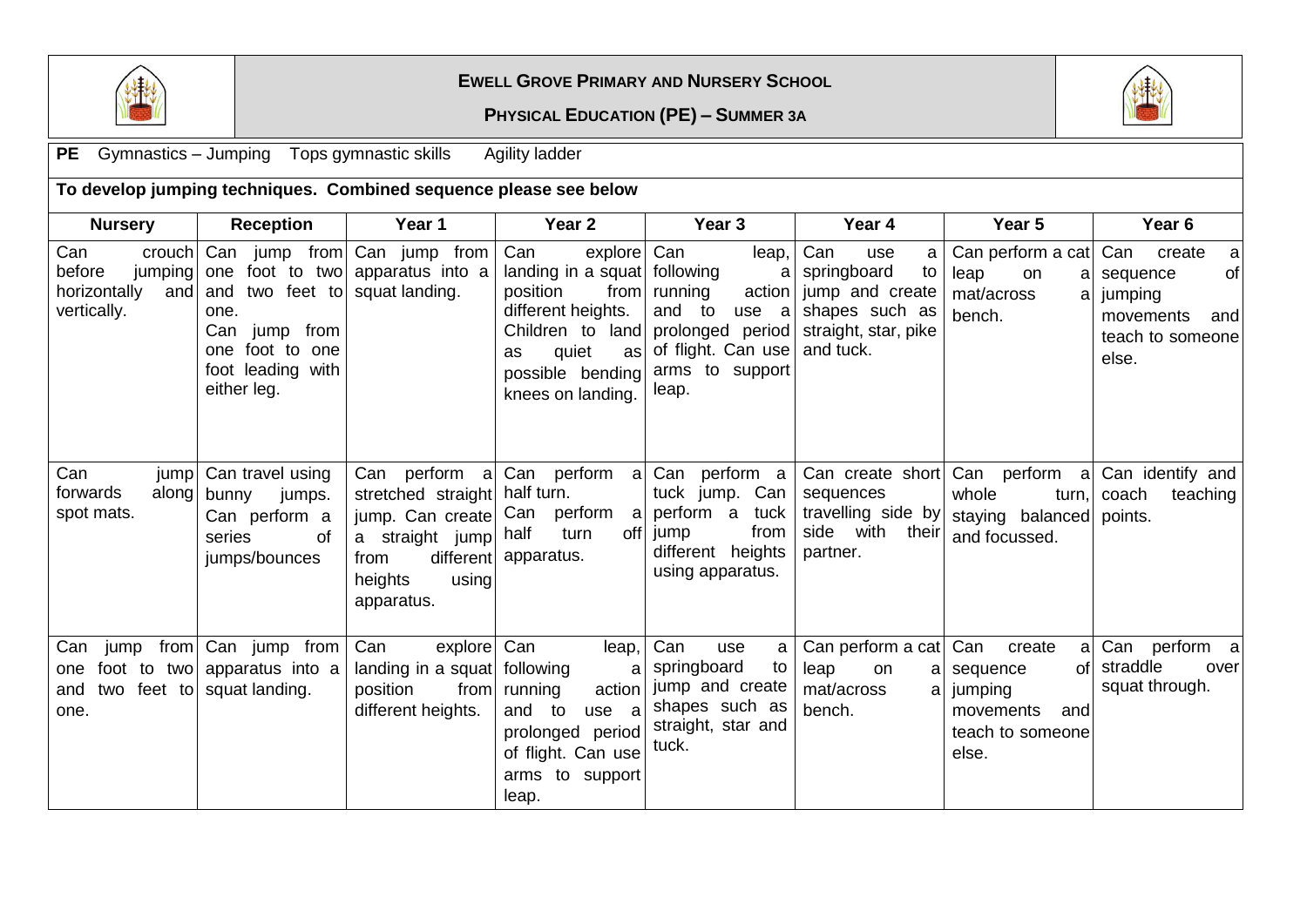

**EWELL GROVE PRIMARY AND NURSERY SCHOOL**

**PHYSICAL EDUCATION (PE) – SUMMER 3A**



| <b>PE</b><br><b>Gymnastics - Rolling</b>                                                                                            |                                                                                                                         |                                                                                                                                                                                                                  |                                                                                                                                  |                                                                                                                             |                                                                                            |                                                                                                                                              |                                                                                                                                  |
|-------------------------------------------------------------------------------------------------------------------------------------|-------------------------------------------------------------------------------------------------------------------------|------------------------------------------------------------------------------------------------------------------------------------------------------------------------------------------------------------------|----------------------------------------------------------------------------------------------------------------------------------|-----------------------------------------------------------------------------------------------------------------------------|--------------------------------------------------------------------------------------------|----------------------------------------------------------------------------------------------------------------------------------------------|----------------------------------------------------------------------------------------------------------------------------------|
| To develop rolling techniques.                                                                                                      |                                                                                                                         |                                                                                                                                                                                                                  |                                                                                                                                  |                                                                                                                             |                                                                                            |                                                                                                                                              |                                                                                                                                  |
| <b>Nursery</b>                                                                                                                      | <b>Reception</b>                                                                                                        | Year 1                                                                                                                                                                                                           | Year <sub>2</sub>                                                                                                                | Year <sub>3</sub>                                                                                                           | Year 4                                                                                     | Year 5                                                                                                                                       | Year <sub>6</sub>                                                                                                                |
| Can lie down with<br>arms and legs out<br>straight.                                                                                 | Can curl up as an  Can lie down<br>egg,<br>knees tucked in<br>tight and roll in<br>both<br>directions.<br>(Egg<br>Roll) | chin and and lift arms/legs<br>floor, roll back to<br>front then front to<br>back. (Dish Roll)                                                                                                                   | Can<br>head,<br>put<br>body and<br>arms<br>slightly off the through legs in<br>preparation for a through a squat<br>forward roll | Can perform $a$<br>forward roll from<br>hands and feet<br>into sitting.                                                     | Can<br>perform<br>a<br>roll<br>forward<br>tol<br>straddle.                                 | Can rock on back<br>with<br>placement<br>for<br>backward roll.                                                                               | Can work with a<br>hand partner to create a<br>sequence of rolls,<br>coaching<br>and<br>correcting<br>each<br>other's technique. |
| Can roll from back<br>to front then front<br>to back. (Pencil<br>Roll)                                                              | Can sit on<br>floor<br>with<br>knees<br>up,<br>hold<br>knees<br>and<br>rock back and up<br>to sitting.<br>rocking       | Can perform a<br>Teddy<br>Roll/Circle<br>Roll.<br>Sit<br>with<br>legs<br>straight and apart,<br>hold<br>back<br>οf<br>and<br>roll<br>knees,<br>back<br>onto<br>shoulder<br>and<br>across onto other<br>shoulder. | Can rock, crouch<br>standing<br>to<br>position.                                                                                  | Can perform a<br>forward roll from<br>hands and feet<br>through a squat<br>and stand without<br>using hands for<br>support. | Can roll down side<br>and<br>across<br>shoulders<br>(side<br>rolling<br>from<br>kneeling). | Can tuck back roll<br>to stand/straddle.                                                                                                     | Can lower to floor<br>from straddle, roll<br>and<br>push<br>shoulders<br>forward.                                                |
| Can curl up as an  Can lie down<br>chin and<br>egg,<br>knees tucked in<br>tight and roll in<br>directions.<br>both<br>(Egg<br>Roll) | and lift arms/legs<br>slightly off the<br>front then front to<br>back. (Dish Roll)                                      | Can<br>put<br>head,<br>body and arms<br>through legs in<br>floor, roll back to preparation for a<br>forward roll                                                                                                 | Can perform a<br>forward roll from<br>hands and feet<br>through a squat<br>into sitting.                                         | Can perform<br>al<br>forward<br>roll<br>straddle.                                                                           | to with<br>hand<br>for<br>placement<br>backward roll.                                      | Can rock on back Can work with a<br>partner to create a<br>sequence of rolls,<br>coaching<br>and<br>correcting<br>each<br>other's technique. | Can<br>perform a<br>lunge and simple<br>rotation<br>side<br>$\overline{\phantom{0}}$<br>lead<br>into<br>cartwheel                |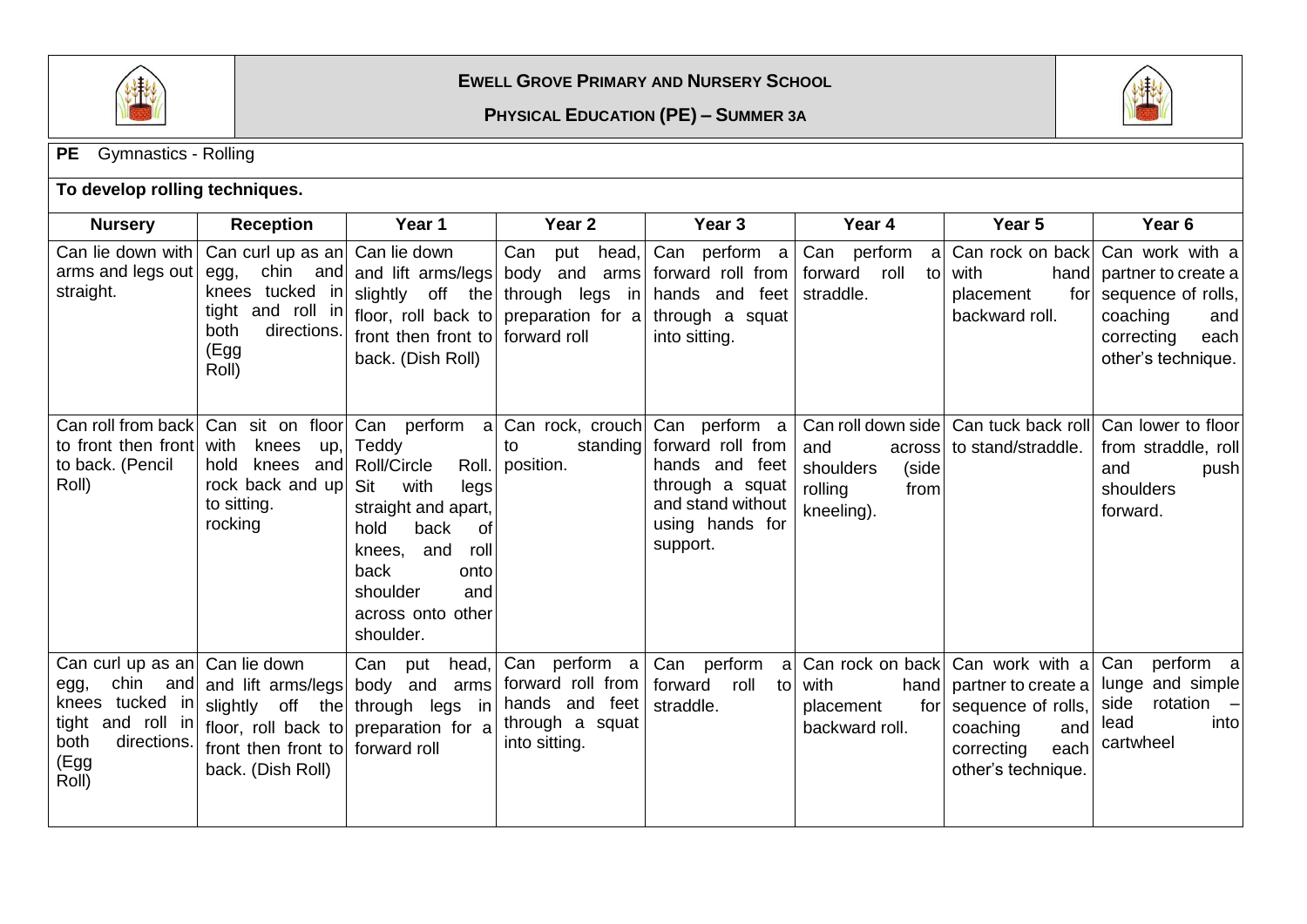

## **EWELL GROVE PRIMARY AND NURSERY SCHOOL**

**PHYSICAL EDUCATION (PE) – SUMMER 3A**



| Gymnastics – Balance and body shape<br><b>PE</b>                           |                                                                                                      |                                                                                                                                        |                                                                                                                                                |                                                                                                                                                                       |                                                                                                                                        |                                                                                                                                                                          |                                                                                                                                                                                         |
|----------------------------------------------------------------------------|------------------------------------------------------------------------------------------------------|----------------------------------------------------------------------------------------------------------------------------------------|------------------------------------------------------------------------------------------------------------------------------------------------|-----------------------------------------------------------------------------------------------------------------------------------------------------------------------|----------------------------------------------------------------------------------------------------------------------------------------|--------------------------------------------------------------------------------------------------------------------------------------------------------------------------|-----------------------------------------------------------------------------------------------------------------------------------------------------------------------------------------|
| To develop strength and stability when balancing and holding a body shape. |                                                                                                      |                                                                                                                                        |                                                                                                                                                |                                                                                                                                                                       |                                                                                                                                        |                                                                                                                                                                          |                                                                                                                                                                                         |
| <b>Nursery</b>                                                             | <b>Reception</b>                                                                                     | Year 1                                                                                                                                 | Year <sub>2</sub>                                                                                                                              | Year 3                                                                                                                                                                | Year 4                                                                                                                                 | Year 5                                                                                                                                                                   | Year <sub>6</sub>                                                                                                                                                                       |
| Can bend<br>straighten knees<br>with balance and<br>core stability.        | and Can perform a<br>straight, star and<br>tuck body shape.                                          | Can balance on<br>with<br>one<br>foot<br>support leg<br>still<br>and support foot<br>flat on the floor.                                | Can lift arms and<br>legs clear off the<br>floor and hold for<br>5 seconds. Back<br>$dish - Can$ lift<br>arms and legs<br>clear off the floor. | Can create<br>a<br>stretched shape<br>for their partner to<br>create a tucked<br>shape<br>underneath. Can<br>interlock<br>their<br>when<br>bodies<br>creating shapes. | Can perform a<br>front support and<br>back<br>support<br>(hold<br>for 3 seconds)<br>Straddle, sitting,<br>standing,<br>shoulders, back | Can hold a V sit<br>position with pike<br>shaped legs (3)<br>seconds)<br>Can<br>hold a straddle sit<br>position<br>for $3$<br>seconds<br>lift<br>(attempt<br>to<br>body) | Can work with a<br>partner to create a<br>balance on the<br>mat.<br>(Only 1 body part<br>can touch the mat<br>for each balance.<br>Teacher<br>to<br>change the body<br>part regularly). |
| one foot with a<br>stabilizer.<br>Can use arms<br>to help balance          | Can balance on Can perform a<br>pike, straddle and<br>squat shape.                                   | Can perform a<br>standing straight<br>body from fingers<br>to feet, arch with<br>arms forward and<br>dish with arms<br>back past hips. | off the floor to<br>create a shoulder<br>tuck.<br>Can grasp below<br>knees<br>the<br>to<br>back<br>create<br>a<br>tuck.                        | Can lift hips clear Can perform an<br>arabesque.<br>Extend<br>leg<br>with<br>backwards<br>pointed foot and<br>other<br>keep<br>kneecap straight.                      | Can perform a<br>shoulder<br>stand<br>with feet and legs<br>extended.                                                                  | Can work<br>collaboratively to<br>create<br>mirror<br>balances (pivot)<br>T balance                                                                                      | Can perform a<br>Shoulder tuck<br><b>Back tuck</b><br>Squat stand<br>Sitting squat                                                                                                      |
| Can perform a<br>straight, star and<br>tuck body shape.                    | Can balance on<br>with<br>foot<br>one<br>support leg still<br>and support foot<br>flat on the floor. | Front arch - Can<br>lift arms and legs<br>clear off the floor<br>and hold for 5<br>seconds.                                            | Can<br>create<br> a <br>stretched shape<br>big enough for<br>their partner to<br>a tucked<br>create<br>shape                                   | perform a<br>Can<br>back<br>support<br>(hold<br>for 3 seconds)                                                                                                        | Can hold a V sit<br>front support and position with pike<br>shaped<br>(3)<br>legs<br>Can<br>seconds)<br>hold a                         | Can work with a<br>partner to create a<br>balance on the<br>mat.<br>(Only 1 body                                                                                         | Children<br>can<br>pass under, over<br>and through with<br>the aid of one<br>body part.                                                                                                 |